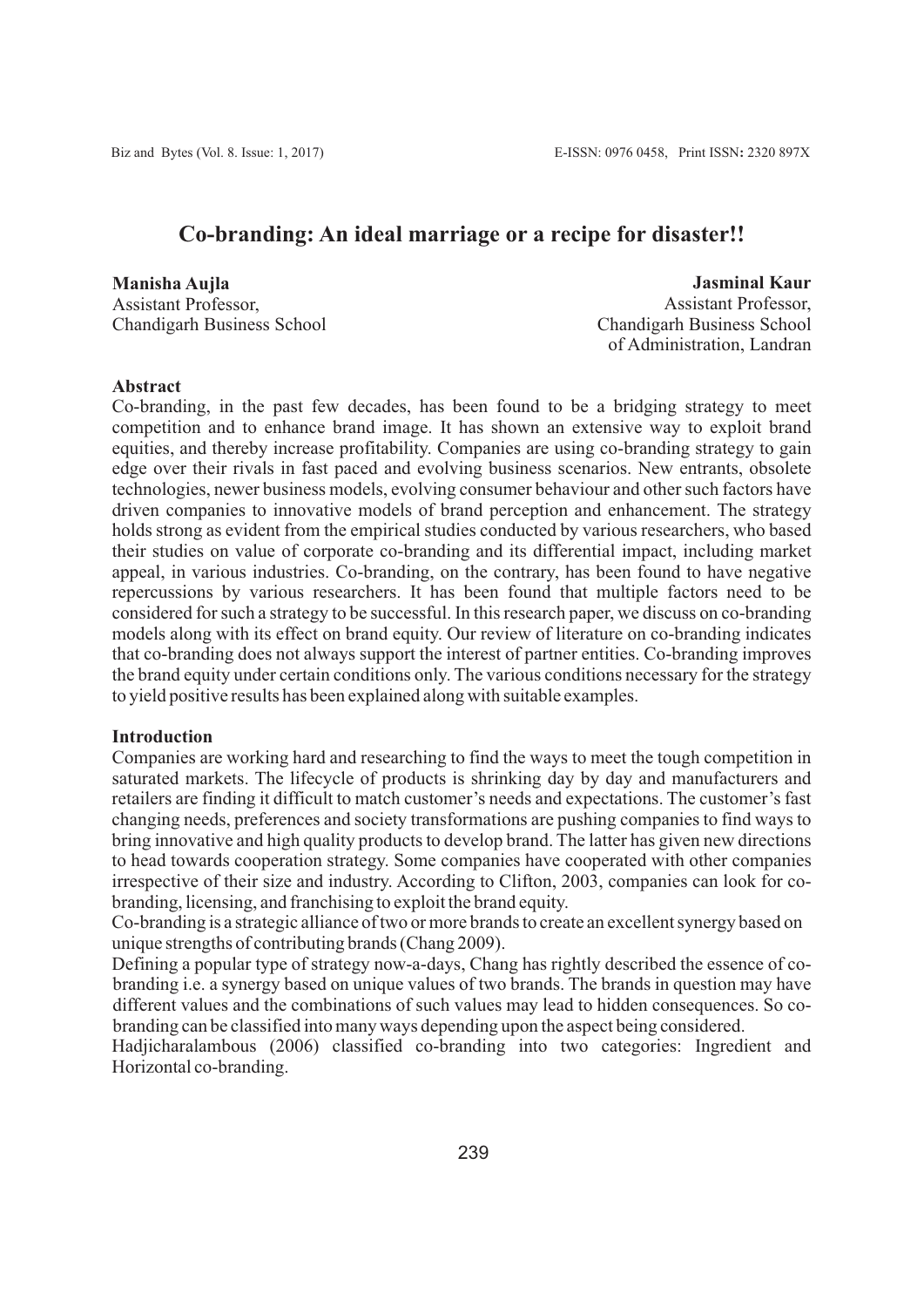Ingredient co-branding deals in building brand equity based on ingredient material. For example, Dell uses only Intel processors in its devices for computing requirements. Dell is a major player in the laptop market with high quality serviceability and Intel is considered one of the pioneers in providing processing power. The product of Dell and Intel combined is best of two worlds and beneficial for both companies as we see in current times. Another example of such category is Shell and Ferrari. Shell is a leading oil company and Ferrari is a major car brand renowned around the globe. Understandable the combination is a match. Such combinations can lead to better quality/promotion/distribution/profits or all.

Horizontal co-branding is a strategic alliance of two popular brand names to offer a unique product that was difficult to create/manufacture/produce individually. For example, Sony and Ericsson used their credentials on entertainment and wire communication technology skills respectively to offer innovative mobile products. Similarly, Taco Bell launched Doritos Locos Tacos with Frito Lays that was widely appreciated and liked by consumers, resulting in huge sales.

Although substantial profits had been made by companies and co-branding may seem to be an obvious choice, co-branding is a highly complex process as it is difficult to understand the consumer perception of combined brand, that may even lead to repercussions. It is risky and difficult exercise, so there are less examples of such strategic alliances than one would imagine.

This research is limited to the review of selected research material on co-branding. The major area of focus is to evaluate whether the strategy was a success or a failure.

#### **Objectives**

The objective of the paper is to highlight some of the considerations of co-branding. Our study elaborates both the positive and negative aspects in co-branding.

## **Research Methodolgy**

Only secondary data is used in research. This research is limited to the review of 25 researchmaterial on co-branding that spanned last two decades.

### **Review of literature**

Although there are successful examples of Sony-Ericsson and Doritos Locos Tacos, there are unsuccessful cases of co-branding such as BenQ-Siemens mobile and NextCard-Amazon credit cards.

There are two fields considered in co-branding success; one is strategic alliance (Venkatesh et al. 2000) and the other is consumer perception (Simonin and Ruth, 1998). E.g. Bank of China and Air China, a Chinese airlines, together brought a new card, Phoenixmiles Card. The consumer could buy airline ticket using that card and avail privileges being member of Air China. (Fan, Chang, Zhang, 2013). Success of cobranding is evaluated in terms of value of co-branded product (Rao and Ruekert, 1994; Cao and Sorescu 2013; Radighieri et al 2014). Much of the attention has been paid consumer attitude towards each contributing brand, co-branded product and its mechanism(James 2005;Dickinson and Heath 2006;Helmig, Huber & Leeflang 2007). There had been incident where the consumer perception changes towards cobranded product after one or more contributing brands undergo an unexpected change. E.g. Phoenixmiles scandal in 2012(Fan, Chang,Zhang, 2013) in which a Phoenixmiles cardholder was refused redemption of his points.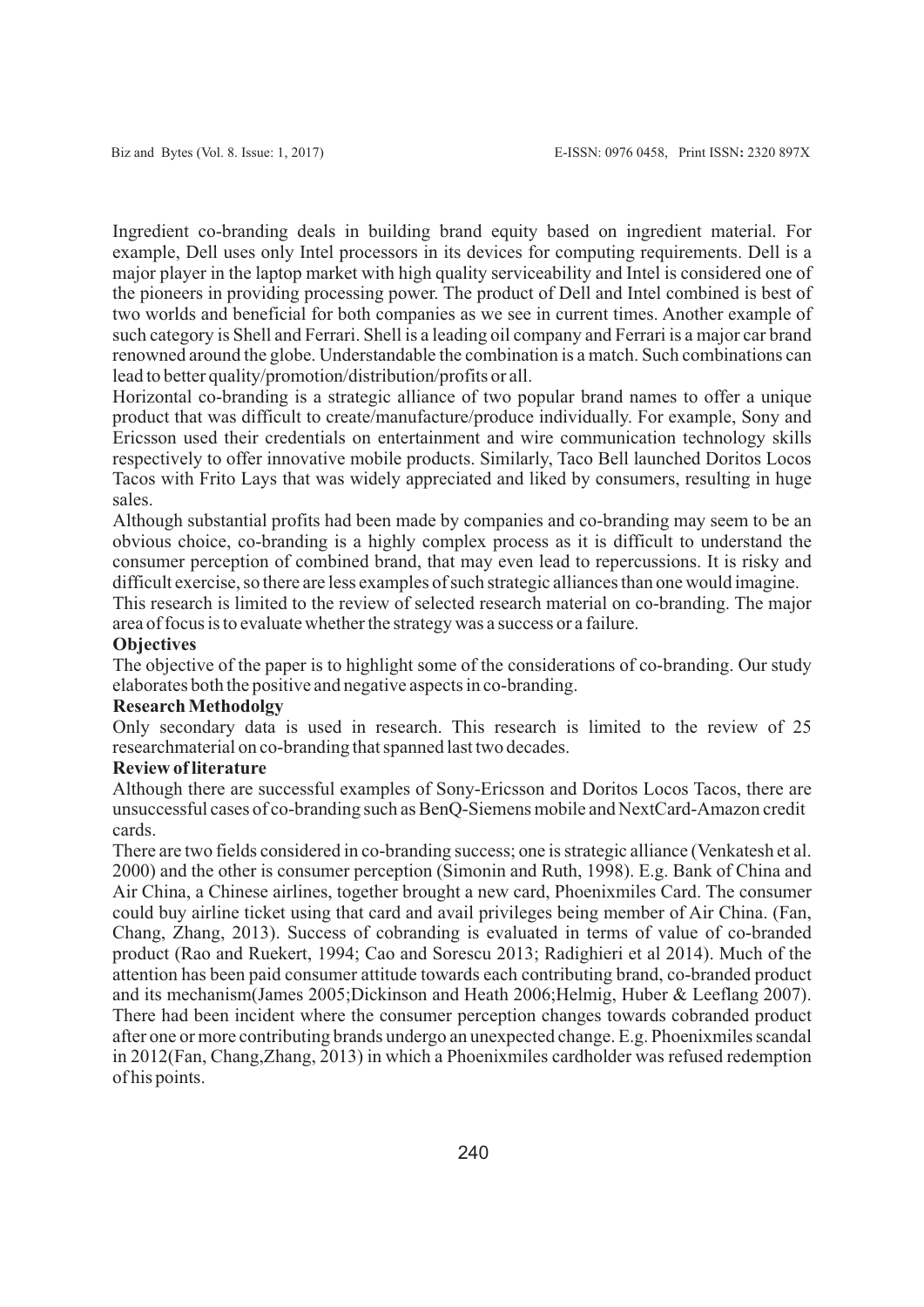Washburn and Colleagues (2004) found that the perceived quality of unpopular brand will rise after cobranding with popular brand thus both brands are benefitted but this is not the same case always, benefits to contributing brands can be different (Simonin and Ruth 1998) depending upon their nature and position. There can be cases where high-equity contributing brands are benefitted to same extend but this can be adverse in case of high-equity and low–equity co brands.Low-equity brand can be dangerous to High-equity brand(Ueltschy and Laroche, 2011).

There is transfer of signals of co brands and co-branded products towards consumers'perceived quality. (Simonin and Ruth ,1998). There is transfer of cognitive information from co brands to co-branded products.

There are negative effects too. Consumers may develop negative attitude towards unpopular brand , may perceive risk in co-branded product and dilute high-equity brand and co-branded product(Farquhar, 1994). There can be negative spill over effect due to negative information about product. (Helmig, 2007). Fit between co brands is must (Jap ,1993). So, the source of negative information should be tracked.

Simonin and Ruth, 1998 pointed out signal theory so to avoid negative spill over, all signals should be reaching consumer should be providing a certain level of assurance and promise. Cobranding is alliance of two or more brands. (Park, 1996), so consumer's perceived value of cobranded product will be more than individual. According to Affect Transfer Theory (Levin and Levin , 2000) , consumers considers co-branded product qualities consistent with co brands. Consumer Based Brand Equity (CBBE) deals in positive attitude towards brand(Keller, 1993). Brand Equity was first used by Levin et al, 1996) in co-branding. Washburn et al, 2000 used CBBE to evaluate brand equity after co-branding. Besharat 2010; Larceneux, 2012) studied the consumer attitude and his intentions to purchase co-branded product of two asymmetric cobrands.

Success and failure of co-branding also depend upon FIT: Product fit and Brand fit (a psychological view). Agood product-fit as existence of Attitude Level Complementarily (ALC); the brand with salient attribute has high ALC (Park et al, 1996).e.g a good taste of Godiva and low calories of Slimfast. Samu et al(1999) validated the point of Park et al(1996) in joint advertising context.

Two high level brands form a good brand fit (Simonin and Ruth, 1998). E.g.Louis Vuitton and Montblanc released a leather pouch.

e.g. After the announcement of ingredient co-branding of Intel x86 processor in Apple devices, some apple users took it as identity threat and expressed their views in blogs and some felt that both make money and create passion ( Xiao,; Hwan (Mark) Lee, Seung, 2014). Negative information about one of co-brand even decreases consumer attitude towards the co-brand and towards co-branded products. Negative information of high popularity brand will have more effect on low popularity co-brand.

Incompetence and immorality are two negative attributes that spillover to the host brands.(Nicole L. Votola, , H. Rao Unnava, 2006).

## **Findings**

- 1) Success of co-branding depends upon Brand fit.
- 2) Individual brand position plays an important role in fate of co-branding.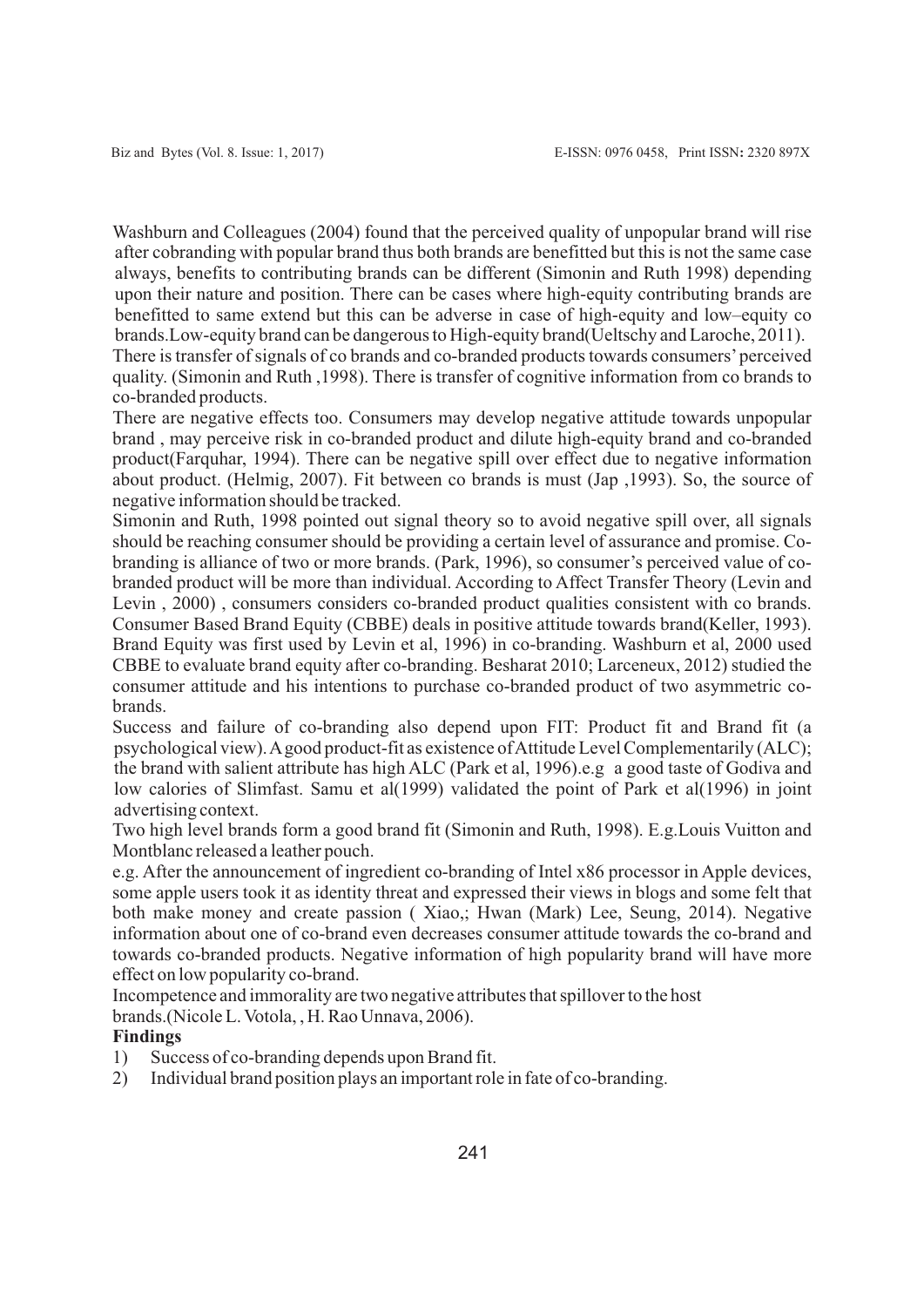- 3) Consumer perception towards co-branded product is a key factor in co-branding strategy.
- 4) Customer perceives value of the co-product from the contributing companies.
- 5) Co-branding of companies having high brand equity can also fail.
- 6) The consumer perception changes towards co-product if any of the contributing company is involved in negative act.
- 7) The negative information affects the popularity of contributing companies..
- 8) The negative information harms the low level brand more than high level brand.

### **Conclusion**

Co-branding is a brand strategic alliance that is very popular now a days. Afew researchers have worked on finding the reasons for creating corporate synergy. This study finds the factors that can alter the expected results of co-branding. Moreover, In this paper, we have analysed the factors that have a deep impact on successful feasibility of Co-branding. We have tried to highlight the points to reduce the disastrous effect of co-branding. Consumer Based Brand Equity (CBBE) is one of the major component in building the brand equity of co-branded product. Brand equity of co-branding depends upon individual equity which in turn is related to level of individual brand and its popularity. It's not always recommended to choose high level co-brand only. Failure of co-brand can have far more negative effect on the existence of low level brand. The reinforcement of brand image is largely dependent on brand and product fit in co-branding. CBBE is related to attitude and memory of consumer. Negative information may have a positive or negative spill effect on consumer.

#### **References :**

- [1] Aaker, D. (1991). Managing Brand Equity. New York, The Free Press.
- [2] Aaker, D. (1996). "Measuring Brand Equity Across Products and Markets." California Management Review 38(3): 102-120.
- [3] Aaker, D. and Keller, K. L. (1990). "Consumer Evaluations of Brand Extensions." Journal of Marketing 54(January): 27-41.
- [4] Babbie, E. (2004). The Practice of Social Research. Belmont, CA: Wadsworth Publishing Company.
- [5] Blackett, T., & Boad, B. (1999). Co-branding: The science of alliance. New York, N.Y.: St. Martin's Press.
- [6] Cao, Z., Sorescu, A. (2013), 'Wedded Bliss or Tainted Love? Stock Market Reactions to the Introduction of Co-Branded Products', Marketing Science 32(6): 939-959.
- [7] Chang, W. L. (2009). Roadmap of co-branding positions and strategies. The Journal of American Academy of Business, 15, 77-84.
- [8] Clifton, R. (2003). The future of brand. In R. Clifton & J. Simmons (Eds.), Brands and branding. London: The Economist.
- [9] Desai, K. K., & Keller, K. L. (2002). The effects of ingredient branding on strategies on host brand extendibility. Journal of Marketing, 66(1), 73-93.
- [10] Erdem, T., & Swait, J. (1998). Brand equity as a signalling phenomenon. Journal of Consumer Psychology, 7, 131-157.
- [11] Fan, Chang, Zhang & Zhang, (2013), The Influence of Negative Information from a Cobrand: The Moderating Roles of Involvement and Brand Popularity